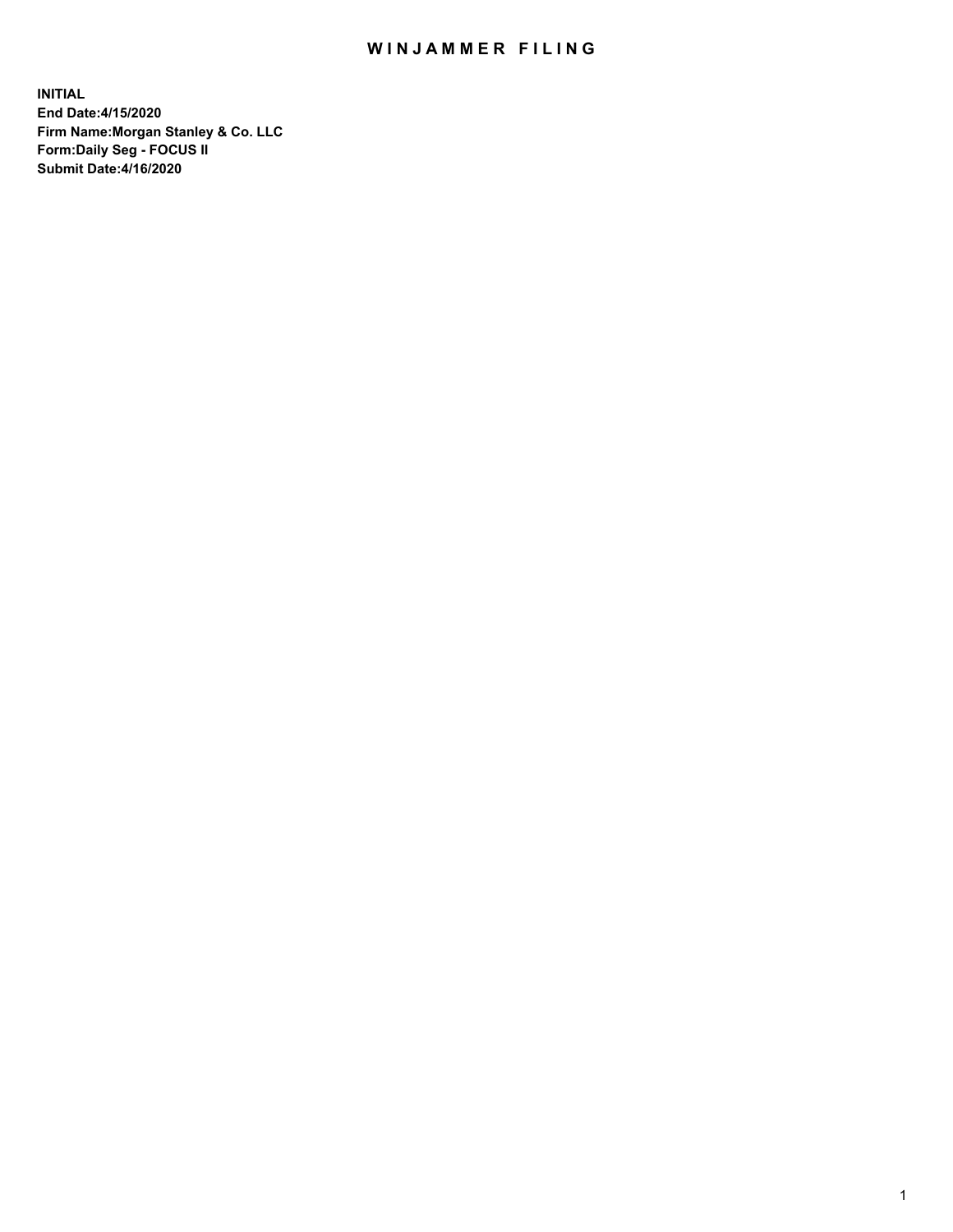**INITIAL End Date:4/15/2020 Firm Name:Morgan Stanley & Co. LLC Form:Daily Seg - FOCUS II Submit Date:4/16/2020 Daily Segregation - Cover Page**

| Name of Company                                                                                          | Morgan Stanley & Co. LLC     |
|----------------------------------------------------------------------------------------------------------|------------------------------|
| <b>Contact Name</b>                                                                                      | <b>Ikram Shah</b>            |
| <b>Contact Phone Number</b>                                                                              | 212-276-0963                 |
| <b>Contact Email Address</b>                                                                             | Ikram.shah@morganstanley.com |
|                                                                                                          |                              |
| FCM's Customer Segregated Funds Residual Interest Target (choose one):<br>a. Minimum dollar amount: ; or | 235,000,000                  |
| b. Minimum percentage of customer segregated funds required:% ; or                                       | <u>0</u>                     |
| c. Dollar amount range between: and; or                                                                  | <u>00</u>                    |
| d. Percentage range of customer segregated funds required between: % and %.                              | 0 <sup>0</sup>               |
| FCM's Customer Secured Amount Funds Residual Interest Target (choose one):                               |                              |
| a. Minimum dollar amount: ; or                                                                           | 140,000,000                  |
| b. Minimum percentage of customer secured funds required:%; or                                           | <u>0</u>                     |
| c. Dollar amount range between: and; or                                                                  | <u>0 0</u>                   |
| d. Percentage range of customer secured funds required between:% and%.                                   | 0 Q                          |
| FCM's Cleared Swaps Customer Collateral Residual Interest Target (choose one):                           |                              |
| a. Minimum dollar amount: ; or                                                                           | 92,000,000                   |
| b. Minimum percentage of cleared swaps customer collateral required:% ; or                               | <u>0</u>                     |
| c. Dollar amount range between: and; or                                                                  | 0 Q                          |
| d. Percentage range of cleared swaps customer collateral required between:% and%.                        | 0 <sub>0</sub>               |

Attach supporting documents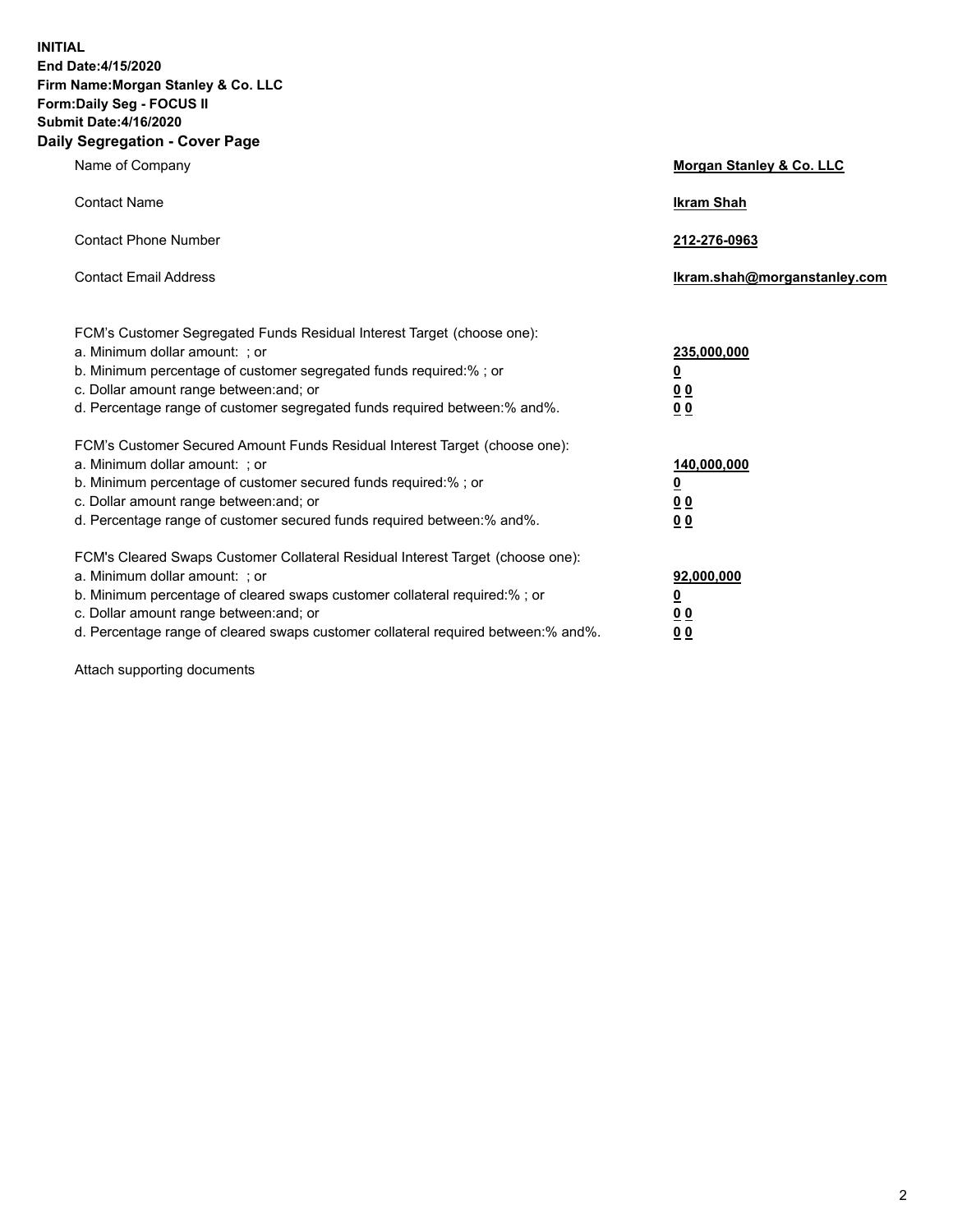## **INITIAL End Date:4/15/2020 Firm Name:Morgan Stanley & Co. LLC Form:Daily Seg - FOCUS II Submit Date:4/16/2020 Daily Segregation - Secured Amounts** Foreign Futures and Foreign Options Secured Amounts Amount required to be set aside pursuant to law, rule or regulation of a foreign government or a rule of a self-regulatory organization authorized thereunder **0** [7305] 1. Net ledger balance - Foreign Futures and Foreign Option Trading - All Customers A. Cash **4,321,903,129** [7315] B. Securities (at market) **2,899,889,079** [7317] 2. Net unrealized profit (loss) in open futures contracts traded on a foreign board of trade **-267,909,656** [7325] 3. Exchange traded options a. Market value of open option contracts purchased on a foreign board of trade **19,767,969** [7335] b. Market value of open contracts granted (sold) on a foreign board of trade **-23,853,060** [7337] 4. Net equity (deficit) (add lines 1. 2. and 3.) **6,949,797,461** [7345] 5. Account liquidating to a deficit and account with a debit balances - gross amount **304,997,974** [7351] Less: amount offset by customer owned securities **-303,029,204** [7352] **1,968,770** [7354] 6. Amount required to be set aside as the secured amount - Net Liquidating Equity Method (add lines 4 and 5) **6,951,766,231** [7355] 7. Greater of amount required to be set aside pursuant to foreign jurisdiction (above) or line 6. **6,951,766,231** [7360] FUNDS DEPOSITED IN SEPARATE REGULATION 30.7 ACCOUNTS 1. Cash in banks A. Banks located in the United States **188,343,600** [7500] B. Other banks qualified under Regulation 30.7 **369,535,085** [7520] **557,878,685** [7530] 2. Securities A. In safekeeping with banks located in the United States **1,181,037,988** [7540] B. In safekeeping with other banks qualified under Regulation 30.7 **0** [7560] **1,181,037,988** [7570] 3. Equities with registered futures commission merchants A. Cash **11,477,211** [7580] B. Securities **0** [7590] C. Unrealized gain (loss) on open futures contracts **2,658,775** [7600] D. Value of long option contracts **0** [7610] E. Value of short option contracts **0** [7615] **14,135,986** [7620] 4. Amounts held by clearing organizations of foreign boards of trade A. Cash **0** [7640] B. Securities **0** [7650] C. Amount due to (from) clearing organization - daily variation **0** [7660] D. Value of long option contracts **0** [7670] E. Value of short option contracts **0** [7675] **0** [7680] 5. Amounts held by members of foreign boards of trade A. Cash **4,103,370,528** [7700] B. Securities **1,718,851,092** [7710] C. Unrealized gain (loss) on open futures contracts **-270,568,431** [7720] D. Value of long option contracts **19,767,969** [7730] E. Value of short option contracts **-23,853,060** [7735] **5,547,568,098** [7740] 6. Amounts with other depositories designated by a foreign board of trade **0** [7760] 7. Segregated funds on hand **0** [7765] 8. Total funds in separate section 30.7 accounts **7,300,620,757** [7770] 9. Excess (deficiency) Set Aside for Secured Amount (subtract line 7 Secured Statement Page 1 from Line 8) **348,854,526** [7380]

- 10. Management Target Amount for Excess funds in separate section 30.7 accounts **140,000,000** [7780]
- 11. Excess (deficiency) funds in separate 30.7 accounts over (under) Management Target **208,854,526** [7785]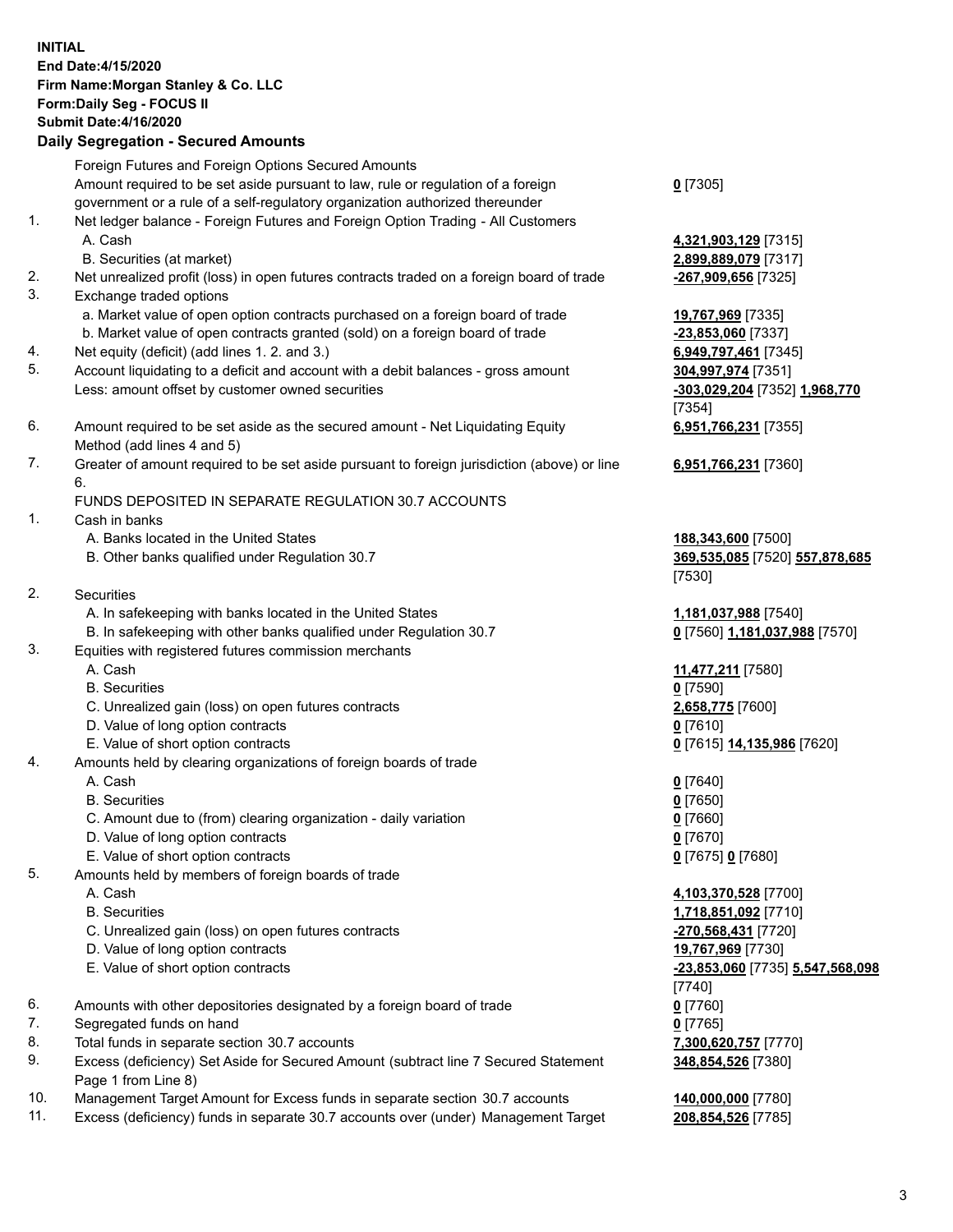**INITIAL End Date:4/15/2020 Firm Name:Morgan Stanley & Co. LLC Form:Daily Seg - FOCUS II Submit Date:4/16/2020 Daily Segregation - Segregation Statement** SEGREGATION REQUIREMENTS(Section 4d(2) of the CEAct) 1. Net ledger balance A. Cash **10,571,888,384** [7010] B. Securities (at market) **10,042,166,774** [7020] 2. Net unrealized profit (loss) in open futures contracts traded on a contract market **6,499,768,887** [7030] 3. Exchange traded options A. Add market value of open option contracts purchased on a contract market **621,112,788** [7032] B. Deduct market value of open option contracts granted (sold) on a contract market **-579,516,705** [7033] 4. Net equity (deficit) (add lines 1, 2 and 3) **27,155,420,128** [7040] 5. Accounts liquidating to a deficit and accounts with debit balances - gross amount **1,393,839,375** [7045] Less: amount offset by customer securities **-1,388,479,808** [7047] **5,359,567** [7050] 6. Amount required to be segregated (add lines 4 and 5) **27,160,779,695** [7060] FUNDS IN SEGREGATED ACCOUNTS 7. Deposited in segregated funds bank accounts A. Cash **3,126,970,467** [7070] B. Securities representing investments of customers' funds (at market) **0** [7080] C. Securities held for particular customers or option customers in lieu of cash (at market) **2,831,887,658** [7090] 8. Margins on deposit with derivatives clearing organizations of contract markets A. Cash **14,700,030,931** [7100] B. Securities representing investments of customers' funds (at market) **0** [7110] C. Securities held for particular customers or option customers in lieu of cash (at market) **7,210,279,116** [7120] 9. Net settlement from (to) derivatives clearing organizations of contract markets **-69,469,245** [7130] 10. Exchange traded options A. Value of open long option contracts **621,112,788** [7132] B. Value of open short option contracts **-579,516,705** [7133] 11. Net equities with other FCMs A. Net liquidating equity **11,511,136** [7140] B. Securities representing investments of customers' funds (at market) **0** [7160] C. Securities held for particular customers or option customers in lieu of cash (at market) **0** [7170] 12. Segregated funds on hand **0** [7150] 13. Total amount in segregation (add lines 7 through 12) **27,852,806,146** [7180] 14. Excess (deficiency) funds in segregation (subtract line 6 from line 13) **692,026,451** [7190] 15. Management Target Amount for Excess funds in segregation **235,000,000** [7194]

16. Excess (deficiency) funds in segregation over (under) Management Target Amount Excess

**457,026,451** [7198]